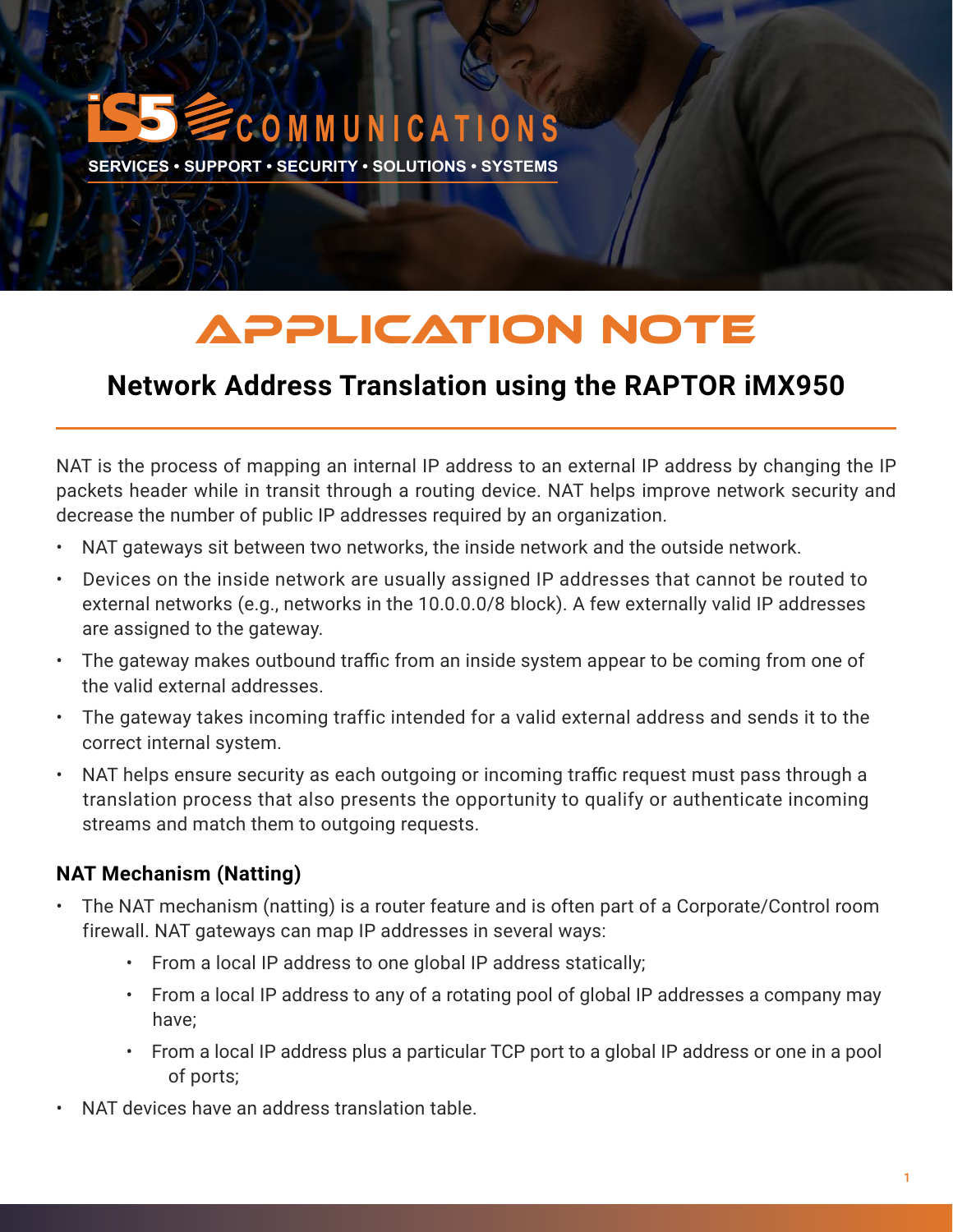#### **Solution with NAT**

- Most devices on the LAN communicate with each other using the inside local addresses (Private Network).
- Some devices on the LAN require to communicate a lot outside the network. These devices have inside global addresses, which means that they do not require translation.
- When a device on the LAN with an inside local address tries to communicate outside the network, the packet goes to one NAT RAPTOR.
- The NAT RAPTOR checks the routing table to see if it has an entry for the destination network. If it does, the NAT RAPTOR then translates the packet and creates an entry for it in the address translation table. The packet is dropped if the destination address is not in the routing table.
- The RAPTOR sends the packet to its destination using an inside global address.
- A device or equipment on the WAN / public network sends a packet to the inside / private network. The source address on the packet is called an outside global address. The destination address is called an inside global address.
- The NAT RAPTOR looks at the address translation table and determines that the destination address is mapped to a device on the LAN network.
- The NAT RAPTOR translates the inside global address of the packet to the inside local address and sends it to the destination computer.



#### *Figure 1.0 — Solution with NAT*

|                | <b>LOCAL</b>                                                                             | <b>GLOBAL</b>                                                                                |
|----------------|------------------------------------------------------------------------------------------|----------------------------------------------------------------------------------------------|
| <b>INSIDE</b>  | An IP address not routable on the internet and refers<br>to a device inside our network  | An IP address that is routable on the internet and<br>refers to a device inside our network  |
| <b>OUTSIDE</b> | An IP address not routable on the internet and refers<br>to a device outside our network | An IP address that is routable on the internet and<br>refers to a device outside our network |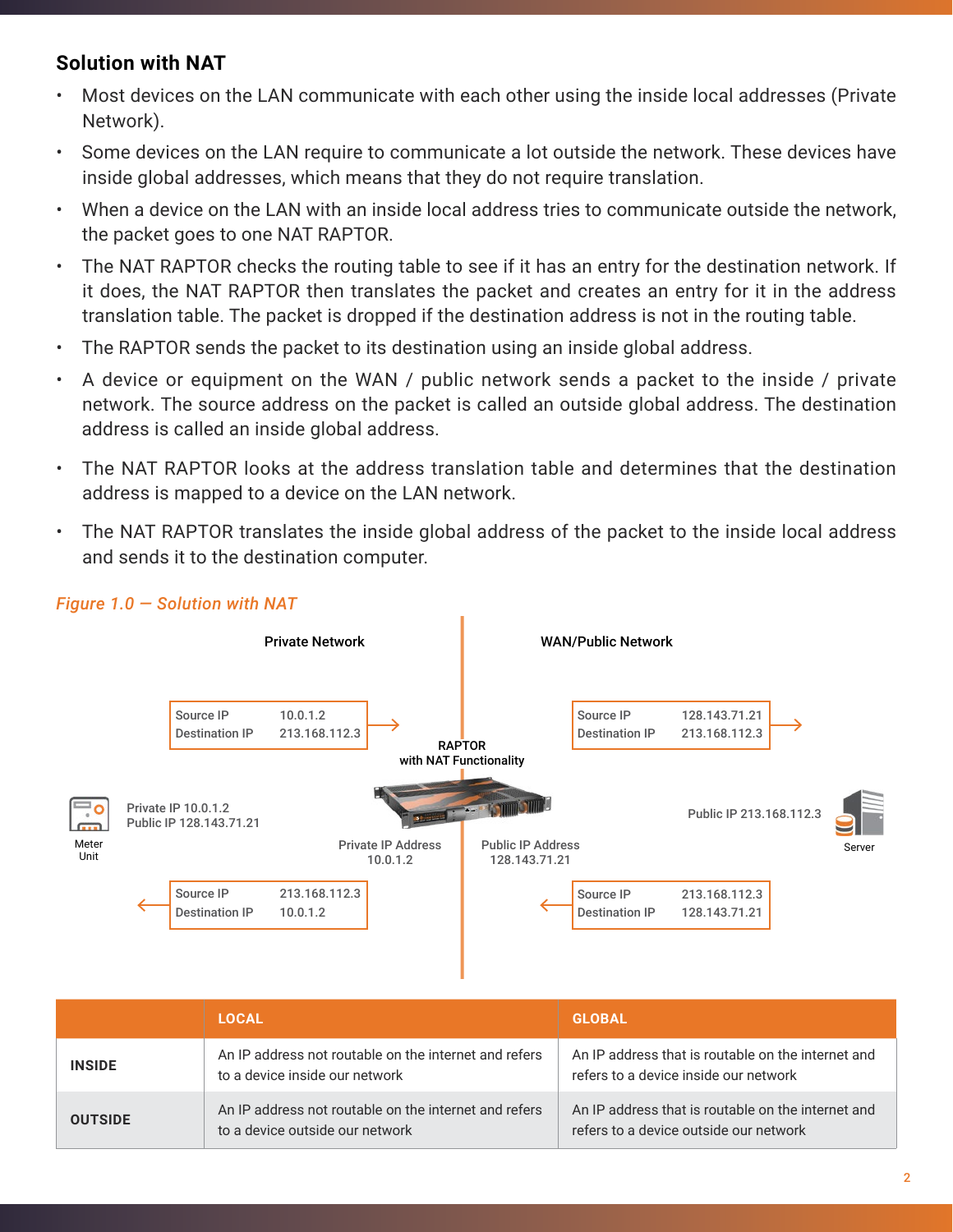#### **NAT Type**

*Figure 2.0 — Translation Modes*

- Static NAT or one-to-one mapping is when a single private IP address is mapped with a single public IP address.
- Dynamic Translation (IP Masquerading) is when a large number of internal IP addresses are mapped to a single / pool of public IP addresses.
- Port Address Translation (PAT) is also known as NAT overload. Internal /local IP address with a particular TCP port to a global IP address or one in a pool of ports.



Inside Local Address (10.1.1.100) Private IP address that is being translated into public IP Address

Inside Global Address (4.4.4.4) The public IP that the Private IP address is being translated to

**Outside Global Address (3.3.3.3)** The Destination's IP Address

#### **Static NAT**

- Static NAT is helpful when a network device inside an internal/private network needs to be accessible from the internet or WAN.
- Static translations are always in the translation table and entered directly into the configuration: ip nat static 10.1.1.100 171.69.68.10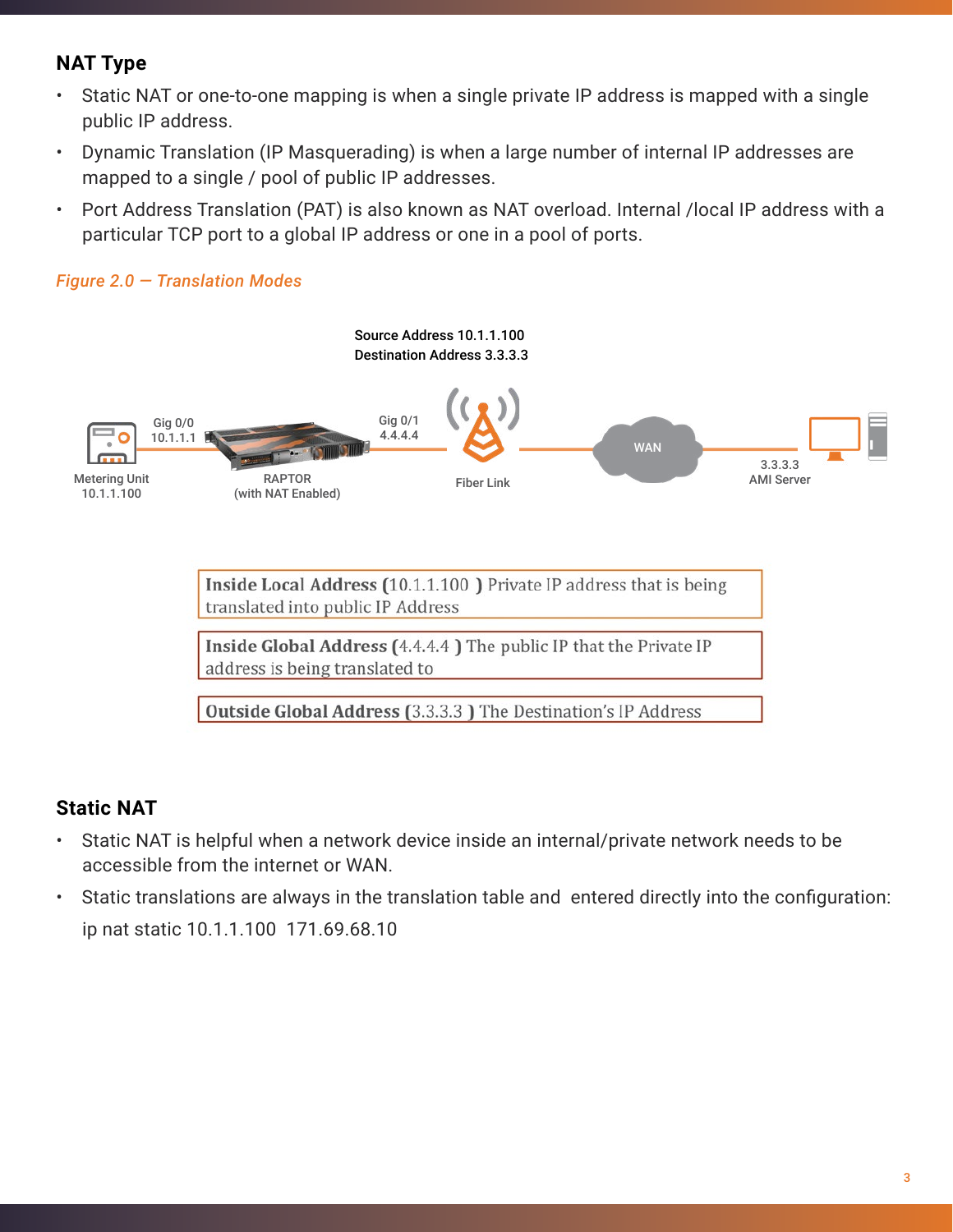#### *Figure 3.0 — Static NAT Mapping*



In this case, we statically tell the router to translate a **single Inside local address** into a **single Inside Global Address**

Internal Metering Unit IP 10.1.1.100 is mapped to 4.4.4.2 (one of the Inside Global addresses from the WAN series IP block)

*Figure 4.0 — Static NAT - Inside Local and Global*



#### **Dynamic Translation**

- Particular hosts /devices inside the Router / Firewall are identified based on each connection flowing through the firewall.
- A connection doesn't exist until an internal host/device requests a connection through the router /firewall to an external host, and Firewalls open ports only for the addressed host when a connection is established with the external host.
- IP routing could route back in; but, most Routers/ Firewalls block incoming source-routed packets.
- NAT only restricts external hosts from making connections to internal hosts.
- Some TCP /IP /UDP protocols won't work; protocols rely on separate connections back into the local network.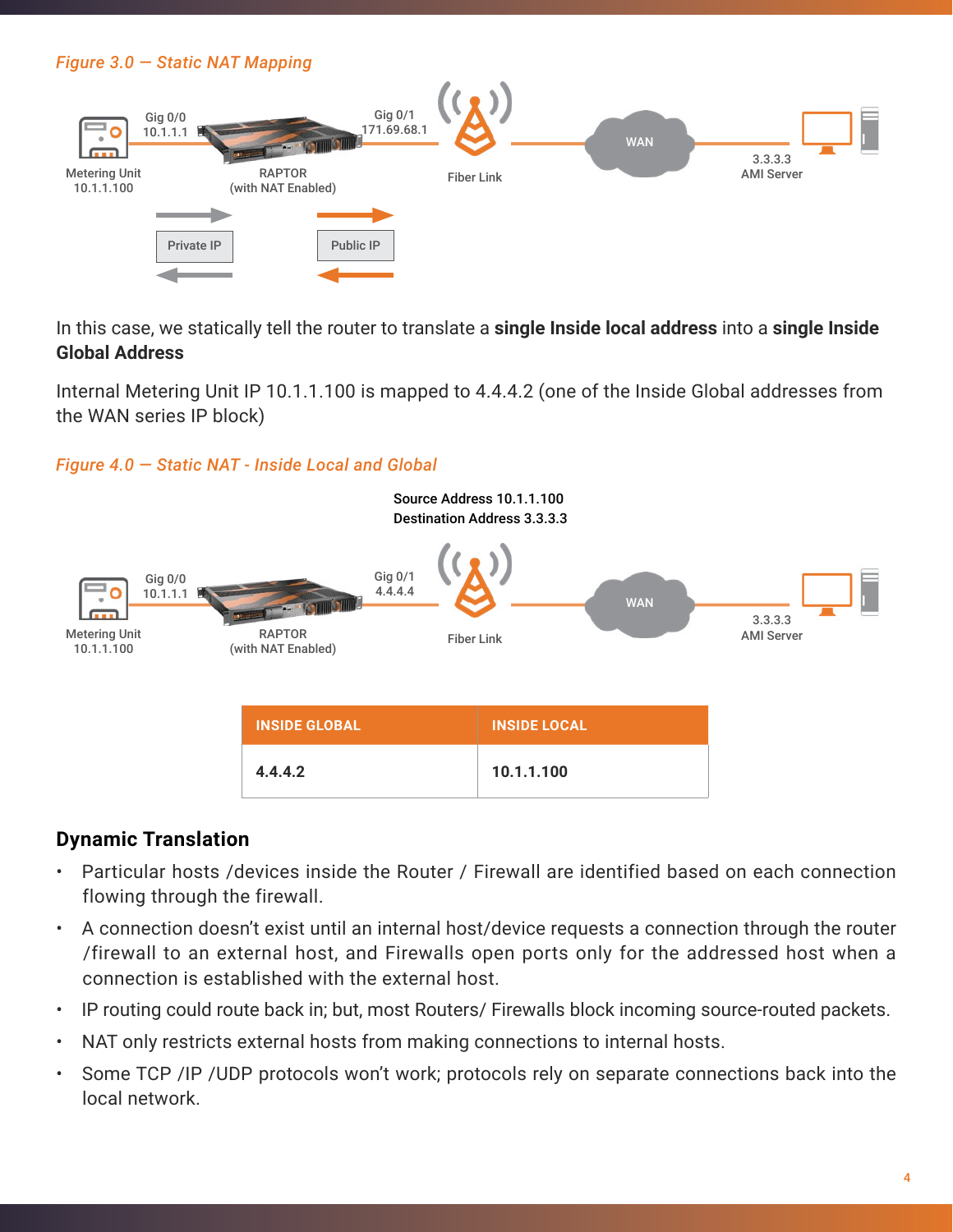#### *Figure 5.0 — Dynamic Source NAT-1*



This type of NAT is where an Inside Local Address is mapped to Inside Global Address mapped from a pool of registered (public) IP addresses.

Typically, the RAPTOR in a network keeps a table of global mapping IP addresses, and when an inside IP address requests access to the internet, the router takes an IP address from the global table that is not at the time being used by another private IP address.

| <b>INSIDE LOCAL ADDRESS</b> | <b>INSIDE GLOBAL ADDRESS</b> | <b>OUTSIDE GLOBAL ADDRESS</b> |
|-----------------------------|------------------------------|-------------------------------|
| 10.1.1.101                  | 4.4.4.2                      | 3.3.3.3                       |
| 10.1.1.102                  | 4.4.4.3                      | 3.3.3.3                       |

#### **Static versus Dynamic NAT**

Static NAT :

- When we need to be able to initiate a connection from both the inside and outside interfaces.
- Or we want a specific host to be translated to a specific IP address.

Dynamic translations:

When we want to initiate a connection from only the inside or only the outside.

#### **Static NAT Configuration**

Prerequisite:

The steps needed to enable the iMX950 security features must have been performed. This document assumes that the steps listed in [iS5Com-Application-Note\\_Basics-of-ICS-and-SCADA-Firewall.pdf](https://is5com.com/wp-content/uploads/iS5Com-Application-Note_Basics-of-ICS-and-SCADA-Firewall.pdf) were performed.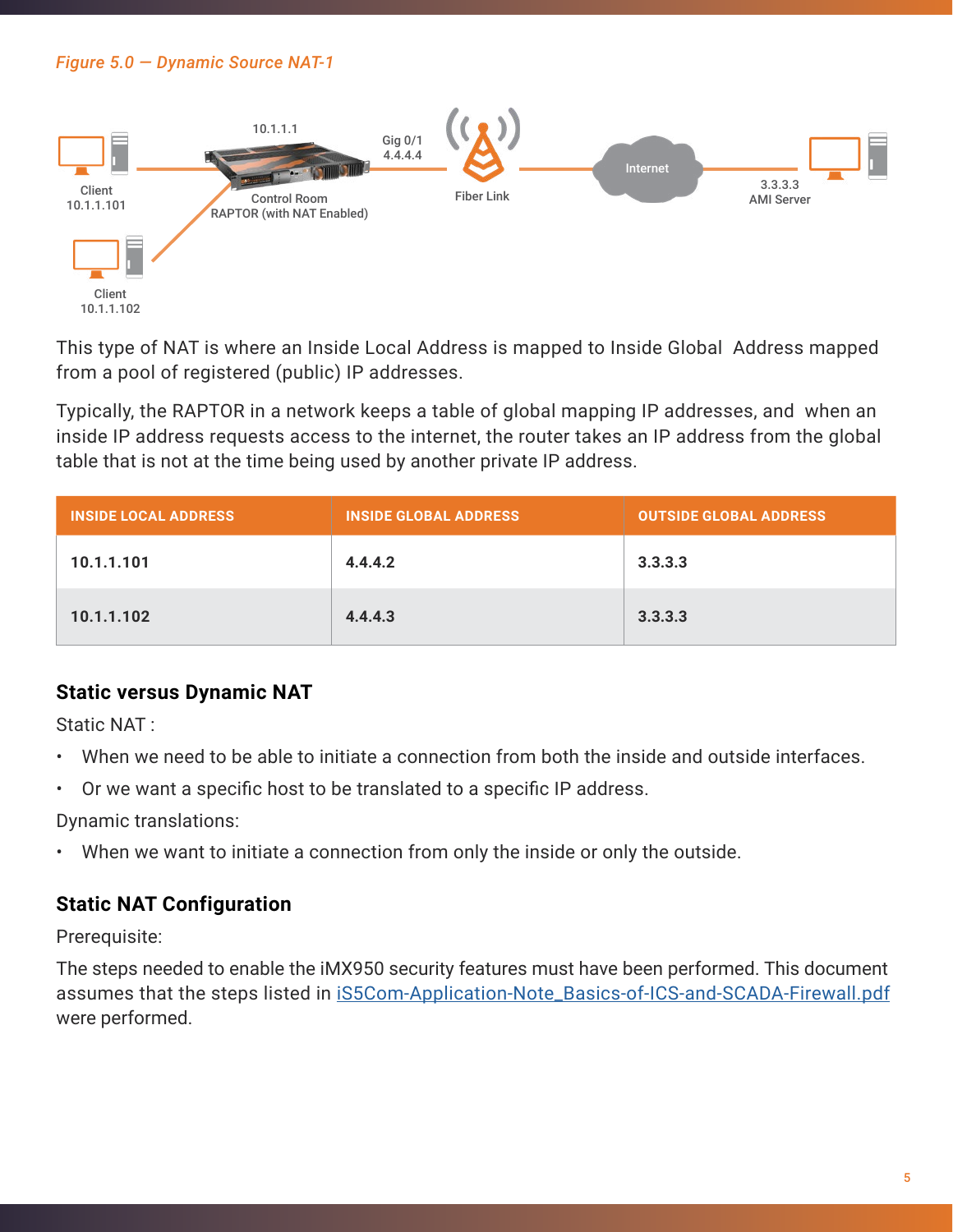#### *Figure 6.0 — Static NAT LAB*



1. From Host A, you should be able to ping Switch C IP 20.168..10.3 For example: ping 20.168.10.3 from Host A ( IP 10.0.0.1)

Step result: You should see something similar to the following:

C:\>ping 20.168.10.3

Pinging 20.168.10.3 with 32 bytes of data:

Reply from 20.168.10.3: bytes=32 time=3ms TTL=64

Reply from 20.168.10.3: bytes=32 time=1ms TTL=64

Reply from 20.168.10.3: bytes=32 time=1ms TTL=64

Reply from 20.168.10.3: bytes=32 time=1ms TTL=64

Ping statistics for 20.168.10.3:

Packets: Sent = 4, Received = 4, Lost =  $0$  (0% loss),

Approximate round trip times in milli-seconds:

Minimum = 1ms, Maximum = 3ms, Average = 2ms

2. In this LAB exercise, static NAT is used to map the address 10.0.0.1 to 20.168.10.110.

a. Execute the following commands: iS5comm# configure terminal iS5comm(config)# set ip nat enable iS5comm(config)# interface gigabitethernet 0/3 iS5comm(config-if)# ip nat static 10.0.0.1 20.168.10.110 iS5comm(config-if)# exit iS5comm(config)# exit iS5comm# show ip nat rules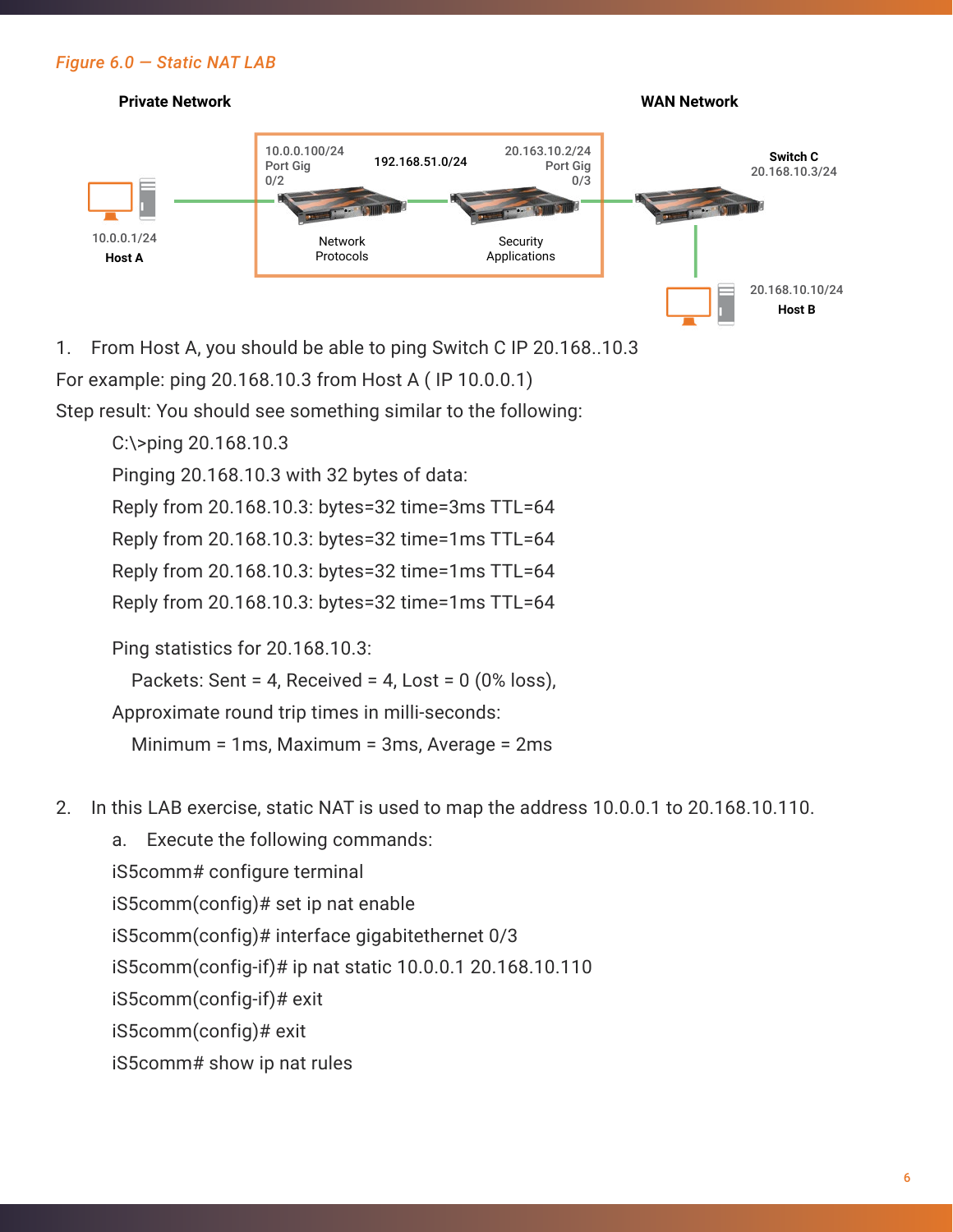STEP RESULT: Text similar to the following appears in the terminal:

| iS5comm# sh ip nat rules           |                                                |            |                                |
|------------------------------------|------------------------------------------------|------------|--------------------------------|
| NAT rules:                         |                                                |            |                                |
|                                    |                                                |            |                                |
| interface 3, Ulan 4092, 1 entries: |                                                |            |                                |
| Static Nat rules:                  |                                                |            |                                |
| ID: 1                              | Inside IP: 10.0.0.1<br>Nated IP: 20.168.10.110 | Dir: 1-way | <b>Stat: ACTIUE</b><br>Hits: 0 |
| $l$ iS5comm# $\Box$                |                                                |            |                                |

Now ping from **Host B to NATed IP 20.168.10.110**, and you are able to ping that IP

C:\>ping 20.168.10.110

Pinging 20.168.10.110 with 32 bytes of data:

Reply from 20.168.10.110: bytes=32 time=6ms TTL=64

Reply from 20.168.10.110: bytes=32 time=5ms TTL=64

Reply from 20.168.10.110: bytes=32 time=6ms TTL=64

Reply from 20.168.10.110: bytes=32 time=4ms TTL=64

Ping statistics for 20.168.10.110:

Packets: Sent = 4, Received = 4, Lost =  $0$  (0% loss),

Approximate round trip times in milli-seconds:

Minimum = 4ms, Maximum = 6ms, Average = 5ms

#### **Dynamic SNAT Configuration**

Traffic appears to originate from an IP address on the WAN interface network, even if it originates from an inside network. The IP address is drawn from a pool of IP addresses.

Prerequisite:

The steps needed to enable the iMX950 security features must have been performed. This document assumes that the steps listed in [iS5Com-Application-Note\\_Basics-of-ICS-and-SCADA-Firewall.pdf](https://is5com.com/wp-content/uploads/iS5Com-Application-Note_Basics-of-ICS-and-SCADA-Firewall.pdf) were performed.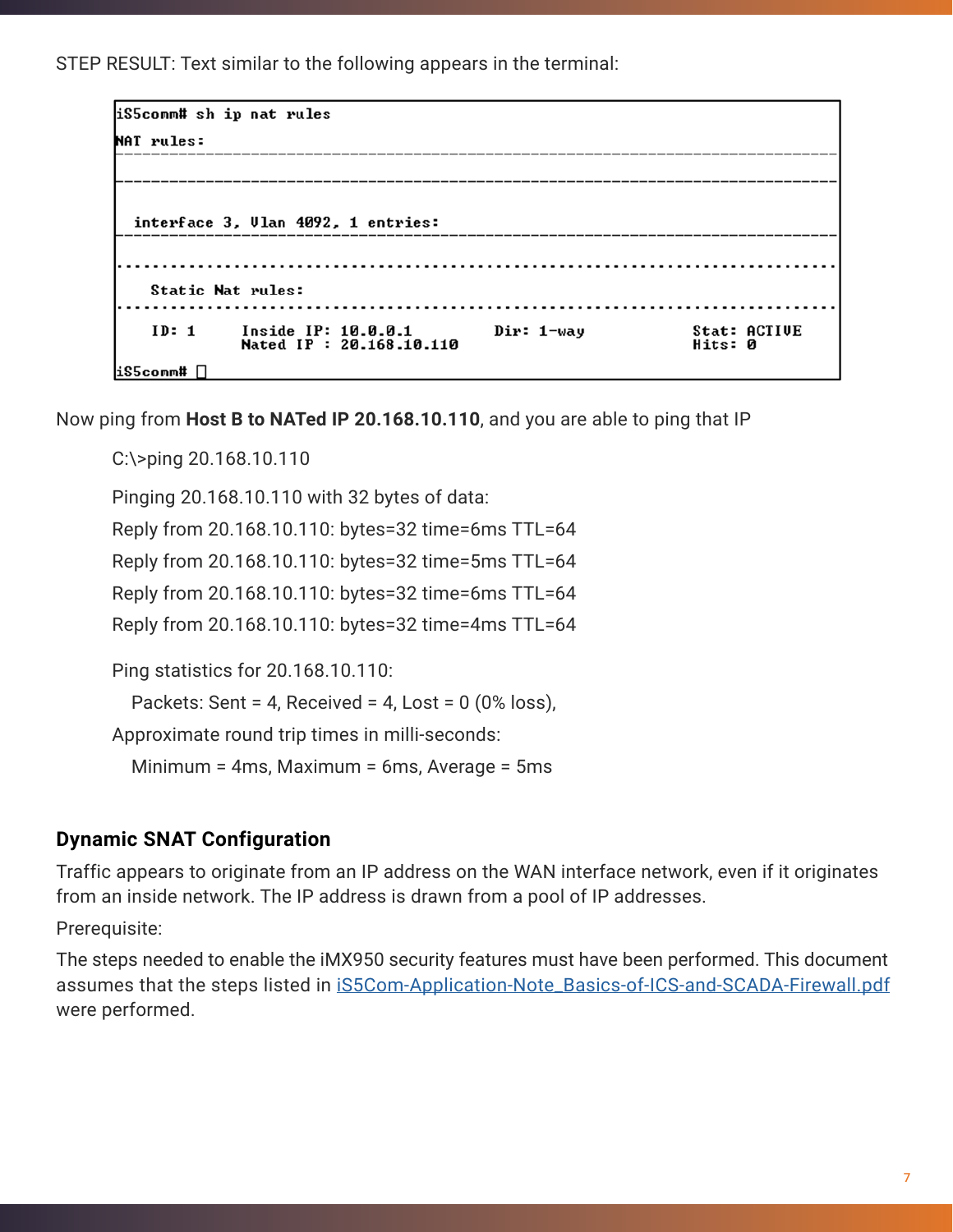For the LAB exercise, the following network diagram is used:

#### *Figure 7.0 — Dynamic SNAT LAB*



1. From Host A (10.0.0.1) should be able to ping Switch C (20.168.10.3)

For example: ping 20.168.10.3

Step result:

C:\>ping 20.168.10.3

Pinging 20.168.10.3 with 32 bytes of data:

Reply from 20.168.10.3: bytes=32 time=5ms TTL=64

Reply from 20.168.10.3: bytes=32 time=1ms TTL=64

Reply from 20.168.10.3: bytes=32 time=2ms TTL=64

Reply from 20.168.10.3: bytes=32 time=1ms TTL=64

Ping statistics for 20.168.10.3:

Packets: Sent = 4, Received = 4, Lost =  $0$  (0% loss),

Approximate round trip times in milli-seconds:

Minimum = 1ms, Maximum = 5ms, Average = 4ms

2. Dynamic SNAT is used to map the subnet 10.0.0.0/24 to an address in the range of 20.168.10.100 - 20.168.10.120.

a. Execute the following commands: iS5comm# configure terminal iS5comm(config)# set ip nat enable iS5comm(config)# interface gigabitethernet 0/3 iS5comm(config-if)# ip nat pool 10.0.0.0 255.255.255.0 20.168.10.100 20.168.10.120 iS5comm(config-if)# end iS5comm# show ip nat rules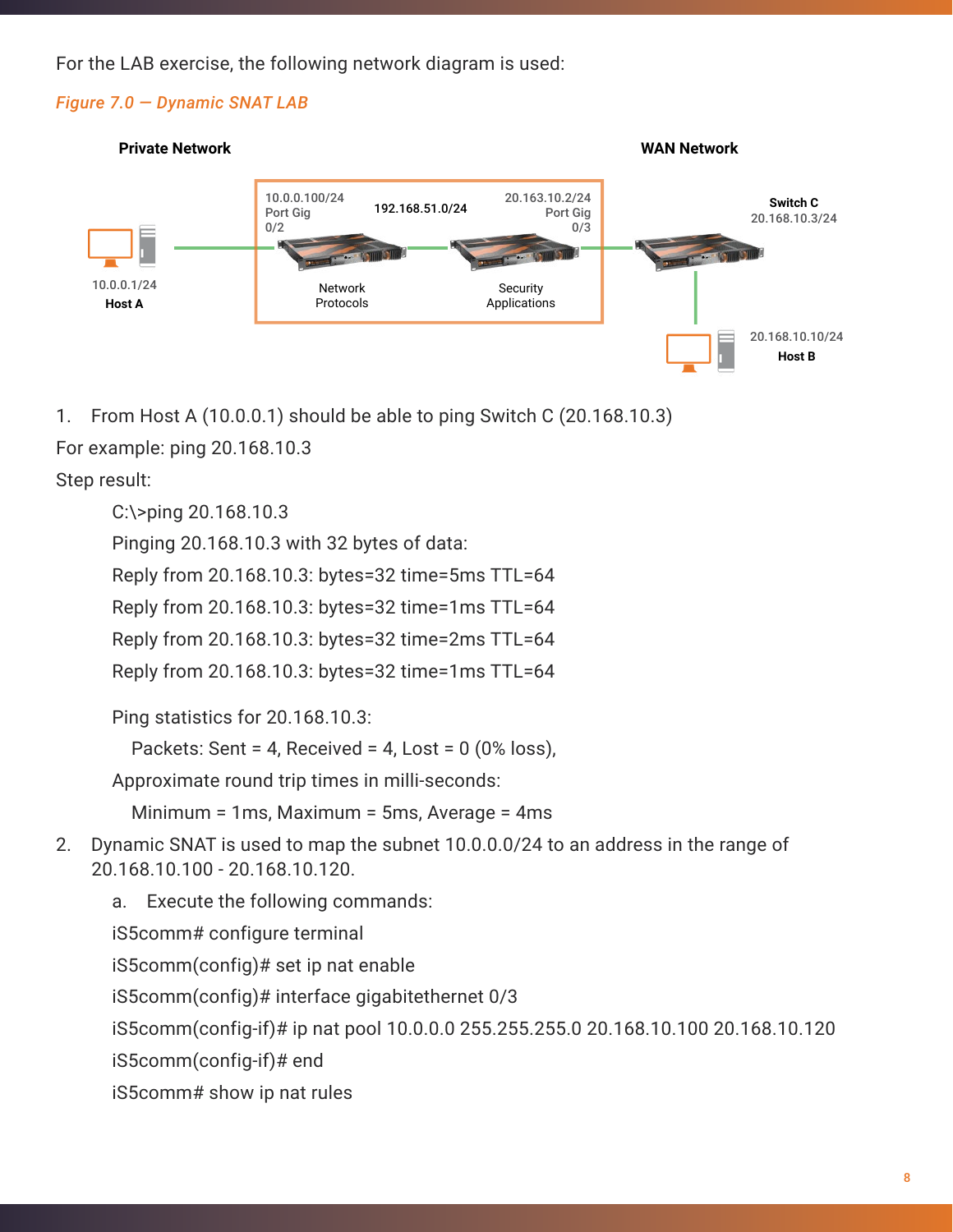| iS5comm# sh ip nat rules |                                            |                                                                          |         |
|--------------------------|--------------------------------------------|--------------------------------------------------------------------------|---------|
| NAT rules:               |                                            |                                                                          |         |
|                          |                                            |                                                                          |         |
|                          |                                            |                                                                          |         |
|                          | interface 3, Ulan 4092, 1 entries:         |                                                                          |         |
|                          |                                            |                                                                          |         |
|                          |                                            |                                                                          |         |
|                          | Dynamic SNAT rules:                        |                                                                          |         |
|                          |                                            | ID: 1 Inside IP: 10.0.0.0         Mask: 255.255.255.0   Stat: NOT ACTIUE |         |
|                          |                                            |                                                                          |         |
|                          | NatedPool: $20.168.10.100 - 20.168.10.120$ |                                                                          | Hits: 0 |
| $i$ S5comm# $\Box$       |                                            |                                                                          |         |

- 3. Test the NAT configuration.
	- a. Ping from Host A(10.0.0.1) to Host B(20.168.10.10)

STEP RESULT: The pings succeed and are received by Host B(20.168.10.10) as if they came from an IP address ranging from 20.168.10.100-120.

Running a program such as Wireshark on Host B(20.168.10.10) provides evidence of this.

*NOTE: If you want any subnet to be NATted into the address pool and not just the 10.0.0.0/24 network, you could use the following command:*

**ip nat pool 0.0.0.0 0.0.0.0 20.168.10.100 20.168.10.120**

|                | Ethernet                  |               |                     |                                                  |               |             |                                                                           | 市               |              |
|----------------|---------------------------|---------------|---------------------|--------------------------------------------------|---------------|-------------|---------------------------------------------------------------------------|-----------------|--------------|
| File           | <b>Fdit</b>               | View<br>Go.   | Capture<br>Analyze  | <b>Statistics</b><br>Telephony<br>Wireless Tools | Help          |             |                                                                           |                 |              |
| $\blacksquare$ |                           | $C$ $\odot$   |                     | <b>B X Q Q + + S + + E E Q Q Q H</b>             |               |             |                                                                           |                 |              |
|                | $\sqrt{\frac{1}{2}}$ icmp |               |                     |                                                  |               |             |                                                                           | $x \rightarrow$ | $\mathbf{v}$ |
| No.            |                           | Time          | Source              | Destination                                      | Protocol      | Length Info |                                                                           |                 |              |
|                |                           | 219 39.039548 | 20.168.10.119       | 20.168.10.10                                     | <b>ICMP</b>   |             | 98 Echo (ping) request id=0x1547, seq=69/17664, ttl=62 (reply in 220)     |                 |              |
|                |                           | 220 39.039647 | 20.168.10.10        | 20.168.10.119                                    | ICMP          |             | id=0x1547, seq=69/17664, ttl=128 (request in 219)<br>98 Echo (ping) reply |                 |              |
|                |                           | 221 39.338875 | 20.168.10.10        | 20.168.10.255                                    | <b>NBNS</b>   |             | 92 Name query NB WPAD<00>                                                 |                 |              |
|                |                           | 222 39.583638 | 20.168.10.10        | 224.0.0.251                                      | <b>MDNS</b>   |             | 70 Standard query 0x0000 A wpad.local, "OM" question                      |                 |              |
|                |                           | 223 39.583860 | fe80::c9f:413a:972. | ff@2::fb                                         | <b>MDNS</b>   |             | 90 Standard query 0x0000 A wpad.local, "QM" question                      |                 |              |
|                |                           | 224 39.584343 | 20.168.10.10        | 224.0.0.251                                      | <b>MDNS</b>   |             | 70 Standard query 0x0000 AAAA wpad.local, "QM" question                   |                 |              |
|                |                           | 225 39.584538 | fe80::c9f:413a:972  | ff02::fb                                         | <b>MDNS</b>   |             | 90 Standard query 0x0000 AAAA wpad.local, "QM" question                   |                 |              |
|                |                           | 226 40.040957 | 20.168.10.119       | 20.168.10.10                                     | ICMP          |             | 98 Echo (ping) request id=0x1547, seq=70/17920, ttl=62 (reply in 227)     |                 |              |
|                |                           | 227 40.041076 | 20.168.10.10        | 20.168.10.119                                    | ICMP          |             | 98 Echo (ping) reply id=0x1547, seq=70/17920, ttl=128 (request in 226)    |                 |              |
|                |                           | 228 40.107604 | 20.168.10.10        | 20.168.10.255                                    | <b>NBNS</b>   |             | 92 Name query NB WPAD<00>                                                 |                 |              |
|                |                           | 229 48.910012 | iS5Commu 90:25:c9   | Spanning-tree-(for-bridge                        | <b>STP</b>    |             | 60 RST. Root = 32768/0/e8:e8:75:90:25:c1 Cost = 0 Port = 0x8008           |                 |              |
|                |                           | 230 41.043449 | 20.168.10.119       | 20.168.10.10                                     | ICMP          |             | 98 Echo (ping) request id=0x1547, seq=71/18176, ttl=62 (reply in 231)     |                 |              |
|                |                           | 231 41.043577 | 20.168.10.10        | 20.168.10.119                                    | ICMP          |             | id=0x1547, seq=71/18176, ttl=128 (request in 230)<br>98 Echo (ping) reply |                 |              |
|                |                           | 232 42.043547 | 20.168.10.119       | 20.168.10.10                                     | ICMP          |             | 98 Echo (ping) request id=0x1547, seq=72/18432, ttl=62 (reply in 233)     |                 |              |
|                |                           | 233 42.043722 | 20.168.10.10        | 20.168.10.119                                    | ICMP<br>1.114 |             | 98 Echo (ping) reply<br>id=0x1547, seq=72/18432, ttl=128 (request in 232) |                 |              |
|                |                           |               |                     |                                                  |               |             |                                                                           |                 |              |

- 4. Disable the NAT and repeat Step 3.
	- a. Execute these commands

iS5comm# configure terminal

iS5comm(config)# set ip nat disable

iS5comm(config)# exit

iS5comm#

b. Ping **Host B**(20.168.10.10) from **Host A**(10.0.0.1)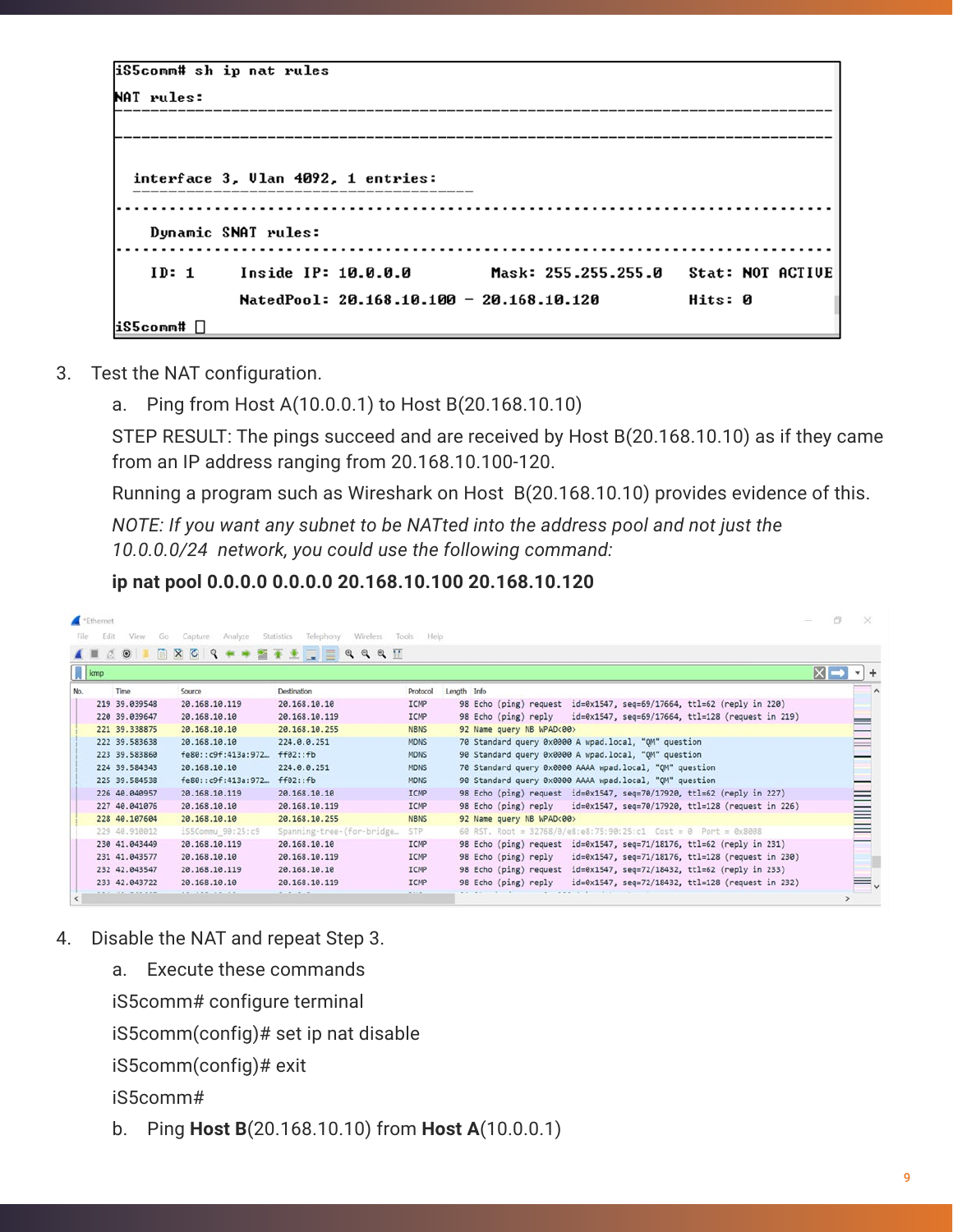Result: The pings succeed and are received by 20.168.10.10 as if they came from 10.0.0.1

|      | "Ethernet                              |                    |                                            |               |             |                      |                        |                                                                       |                                                                   | 而 | $\times$ |                     |
|------|----------------------------------------|--------------------|--------------------------------------------|---------------|-------------|----------------------|------------------------|-----------------------------------------------------------------------|-------------------------------------------------------------------|---|----------|---------------------|
| File | Edit<br>View<br>Go                     | Capture<br>Analyze | <b>Statistics</b><br>Telephony<br>Wireless | Tools<br>Help |             |                      |                        |                                                                       |                                                                   |   |          |                     |
|      | 画<br>$\odot$                           | XO                 | Q + + M T + J = Q Q Q H                    |               |             |                      |                        |                                                                       |                                                                   |   |          |                     |
|      | Apply a display filter <ctrl-></ctrl-> |                    |                                            |               |             |                      |                        |                                                                       |                                                                   |   | $-$      |                     |
| No.  | Time                                   | Source             | <b>Destination</b>                         | Protocol      | Length Info |                      |                        |                                                                       |                                                                   |   |          | $\hat{\phantom{a}}$ |
|      | 66 15.057115                           | 10.0.0.1           | 20.168.10.10                               | <b>ICMP</b>   |             |                      | 98 Echo (ping) request | id=0x16c5, seq=54/13824, ttl=62 (reply in 67)                         |                                                                   |   |          |                     |
|      | 67 15.057288                           | 20.168.10.10       | 10.0.0.1                                   | <b>ICMP</b>   |             | 98 Echo (ping) reply |                        |                                                                       | $id=0x16c5$ , seq=54/13824, ttl=128 (request in 66)               |   |          |                     |
|      | 68 16.057041                           | 10.0.0.1           | 20.168.10.10                               | <b>ICMP</b>   |             |                      |                        | 98 Echo (ping) request id=0x16c5, seq=55/14080, ttl=62 (reply in 69)  |                                                                   |   |          |                     |
|      | 69 16.057165                           | 20.168.10.10       | 10.0.0.1                                   | ICMP          |             | 98 Echo (ping) reply |                        |                                                                       | $id = 0 \times 16c5$ , seq=55/14080, ttl=128 (request in 68)      |   |          |                     |
|      | 70 16.411270                           | iS5Commu 90:25:c9  | Spanning-tree-(for-bridge                  | STP:          |             |                      |                        | 60 RST. Root = 32768/0/e8:e8:75:90:25:c1 Cost = 0 Port = 0x8008       |                                                                   |   |          |                     |
|      | 71 17.057099                           | 10.0.0.1           | 20.168.10.10                               | ICMP          |             |                      |                        | 98 Echo (ping) request id=0x16c5, seq=56/14336, ttl=62 (reply in 72)  |                                                                   |   |          |                     |
|      | 72 17.057272                           | 20.168.10.10       | 10.0.0.1                                   | ICMP          |             |                      | 98 Echo (ping) reply   |                                                                       | $id = 0 \times 16c5$ , $seq = 56/14336$ , ttl=128 (request in 71) |   |          |                     |
|      | 73 18,057060                           | 10.0.0.1           | 20.168.10.10                               | <b>ICMP</b>   |             |                      |                        | 98 Echo (ping) request id=0x16c5, seq=57/14592, ttl=62 (reply in 74)  |                                                                   |   |          |                     |
|      | 74 18,057188                           | 20.168.10.10       | 10.0.0.1                                   | ICMP          |             |                      | 98 Echo (ping) reply   |                                                                       | $id = 0 \times 16c5$ , seq=57/14592, ttl=128 (request in 73)      |   |          |                     |
|      | 75 18.425804                           | iS5Commu_90:25:c9  | Spanning-tree-(for-bridge                  | STP:          |             |                      |                        | 60 RST. Root = 32768/0/e8:e8:75:90:25:c1    Cost = 0    Port = 0x8008 |                                                                   |   |          |                     |
|      | 76 19.057062                           | 10.0.0.1           | 20.168.10.10                               | <b>ICMP</b>   |             |                      |                        | 98 Echo (ping) request id=0x16c5, seq=58/14848, ttl=62 (reply in 77)  |                                                                   |   |          |                     |
|      | 77 19,057193                           | 20.168.10.10       | 10.0.0.1                                   | ICMP          |             |                      | 98 Echo (ping) reply   |                                                                       | $id = 0 \times 16c5$ , seq=58/14848, ttl=128 (request in 76)      |   |          |                     |
|      | 78 20.057049                           | 10.0.0.1           | 20.168.10.10                               | ICMP          |             |                      |                        | 98 Echo (ping) request id=0x16c5, seq=59/15104, ttl=62 (reply in 79)  |                                                                   |   |          |                     |
|      | 79 20.057198                           | 20.168.10.10       | 10.0.0.1                                   | <b>ICMP</b>   |             | 98 Echo (ping) reply |                        |                                                                       | $id = 0 \times 16c5$ , $seq = 59/15104$ , ttl=128 (request in 78) |   |          |                     |
|      | 80 20.437955                           | iS5Commu 90:25:c9  | Spanning-tree-(for-bridge                  | STP           |             | $60 RST$ , Root =    |                        |                                                                       |                                                                   |   |          | $\checkmark$        |
|      |                                        |                    |                                            |               |             |                      |                        |                                                                       |                                                                   |   |          |                     |

- 5. To remove Dynamic SNAT perform the following steps.
	- a. Execute these commands

iS5comm# configure terminal

iS5comm(config)# interface gigabitethernet 0/3

iS5comm(config-if)# no ip nat pool 10.0.0.0 255.255.255.0 20.168.10.100 20.168.10.120

iS5comm(config-if)# exit

iS5comm(config)# exit

Result: The Dynamic SNAT configuration is removed.

#### **CONCLUSION**

Using the NAT functionality in RAPTOR, we can reuse private IP addresses and enhance security for private substation networks by keeping internal addressing private from external networks.